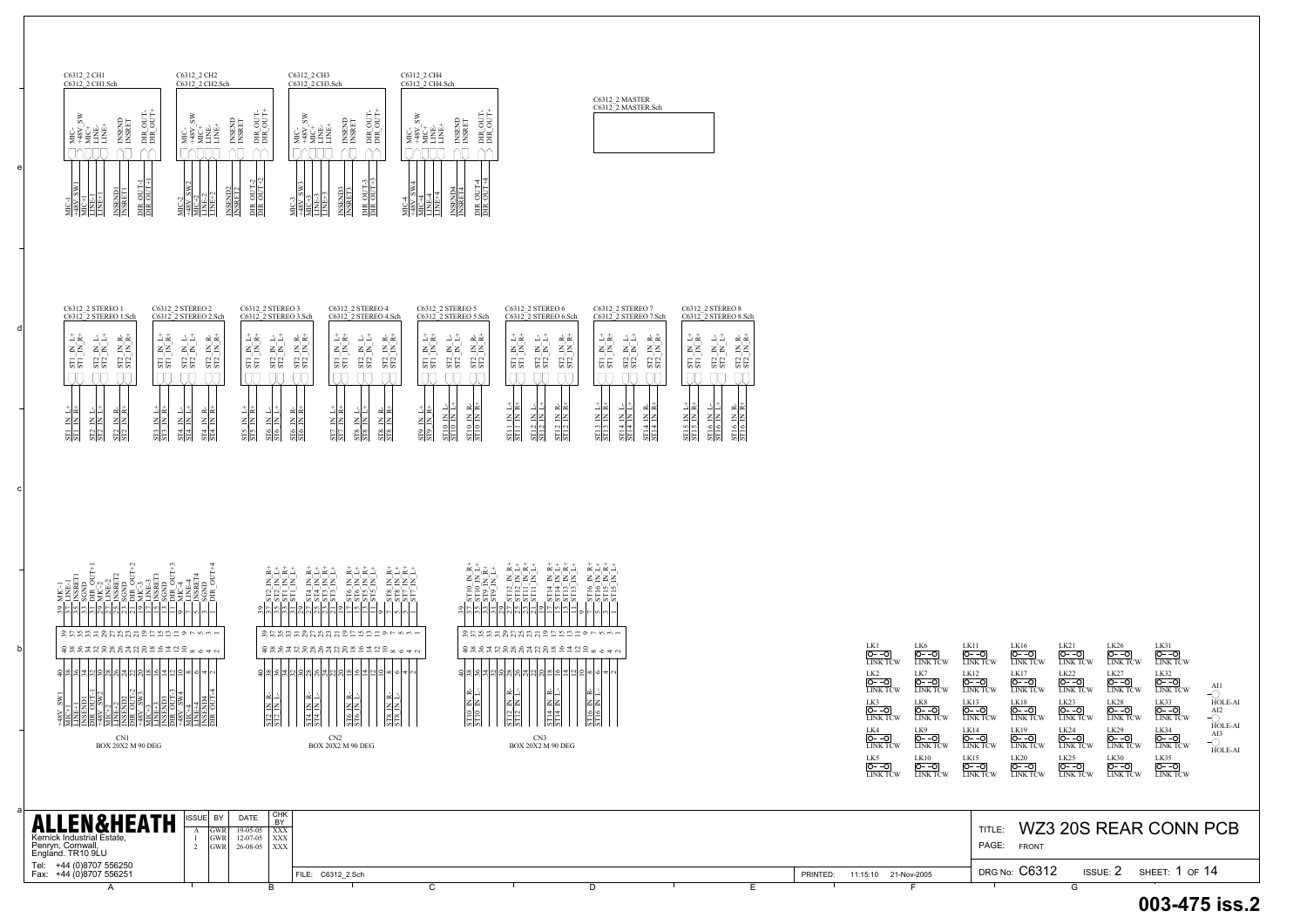c

d

e

## TITLE: WZ3 20S REAR CONN PCB DRG No:  $C6312$  issue:  $2$  sheet:  $2$  of  $14$  **003-475 iss.2**CH1 CONNS

| <b>ALLEN&amp;HEATH</b><br>Kernick Industrial Estate,<br>Penryn, Cornwall,<br>England. TR10 9LU | ISSUE BY<br><b>GWR</b> | <b>DATE</b><br>$19-05-05$ $\overline{)$ XXX<br>$GWR$ 12-07-05 $\overline{XX}$<br>$GWR$ 26-08-05 $\overline{)$ XXX | I CHK<br><b>BY</b> |                       |  |  |          |                      | WZ3 20S REAR CONN P<br>TITLE:<br>PAGE:<br>CH1 CONNS   |
|------------------------------------------------------------------------------------------------|------------------------|-------------------------------------------------------------------------------------------------------------------|--------------------|-----------------------|--|--|----------|----------------------|-------------------------------------------------------|
| Tel: +44 (0)8707 556250<br>Fax: +44 (0)8707 556251                                             |                        |                                                                                                                   |                    | FILE: C6312_2 CH1.Sch |  |  | PRINTED: | 11:15:11 21-Nov-2005 | <b>DRG No: C6312</b><br>ISSUE: $2$ SHEET: $2$ OF $14$ |
|                                                                                                |                        |                                                                                                                   |                    |                       |  |  |          |                      |                                                       |

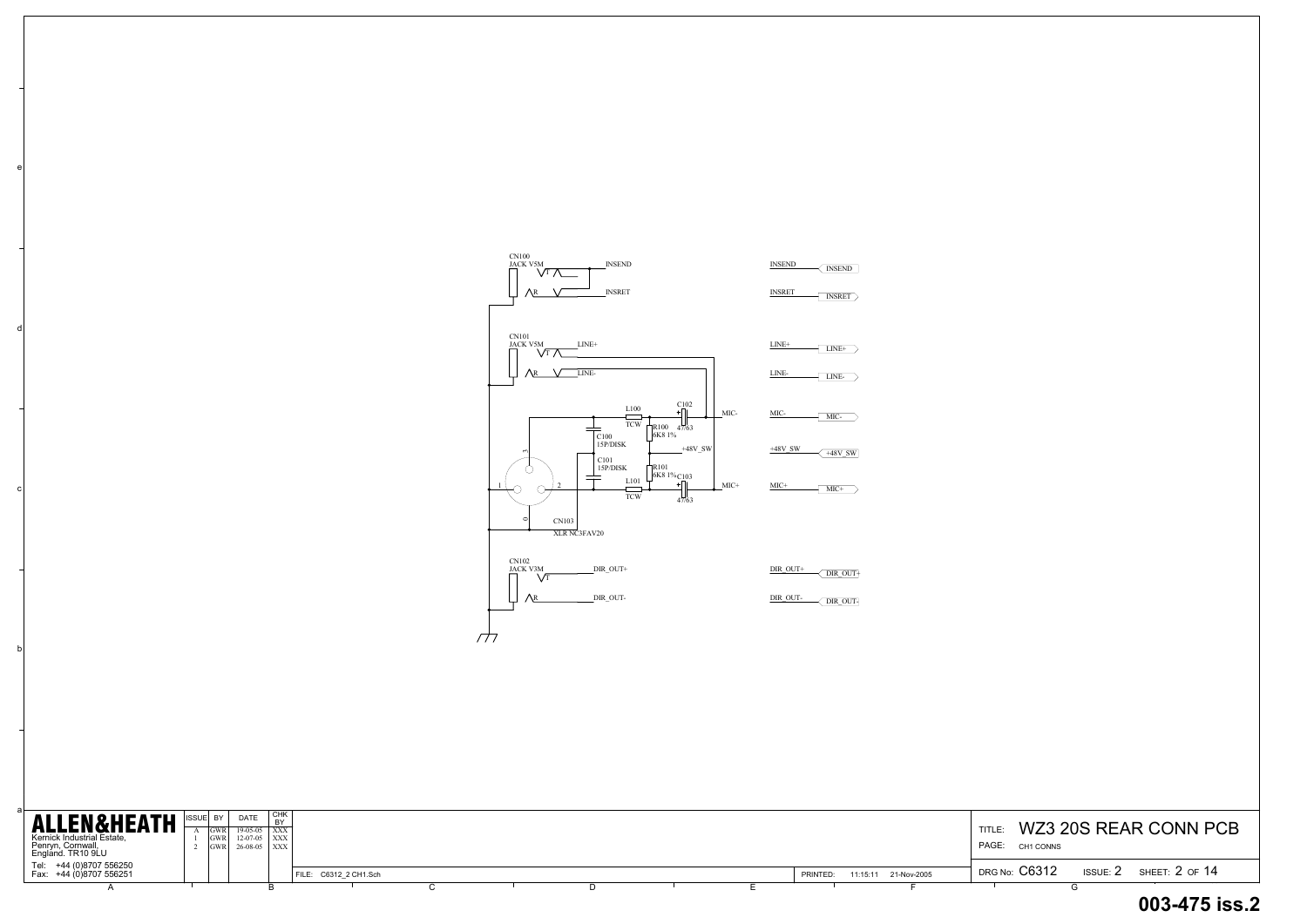b

c

d

e

| <b>ALLEN&amp;HEATH</b><br>Kernick Industrial Estate,<br>Penryn, Cornwall,<br>England. TR10 9LU | <b>ISSUE BY</b> | <b>DATE</b><br>$19-05-05$   XXX<br>$12-07-05$ XXX<br>$26-08-05$ $\overline{\text{XXX}}$ | CHK |                       |  |  |          |                      | WZ3 20S REAR CONN PCB<br>TITLE:<br>PAGE: CH2 CONNS |                    |
|------------------------------------------------------------------------------------------------|-----------------|-----------------------------------------------------------------------------------------|-----|-----------------------|--|--|----------|----------------------|----------------------------------------------------|--------------------|
| Tel: +44 (0)8707 556250<br>Fax: +44 (0)8707 556251                                             |                 |                                                                                         |     | FILE: C6312 2 CH2.Sch |  |  | PRINTED. | 11:15:11 21-Nov-2005 | DRG No: C6312<br>ISSUE: $2$                        | SHEET: $3$ of $14$ |
|                                                                                                |                 |                                                                                         |     |                       |  |  |          |                      |                                                    |                    |

# DRG No:  $C6312$  issue:  $2$  sheet:  $3$  of  $14$ **003-475 iss.2**

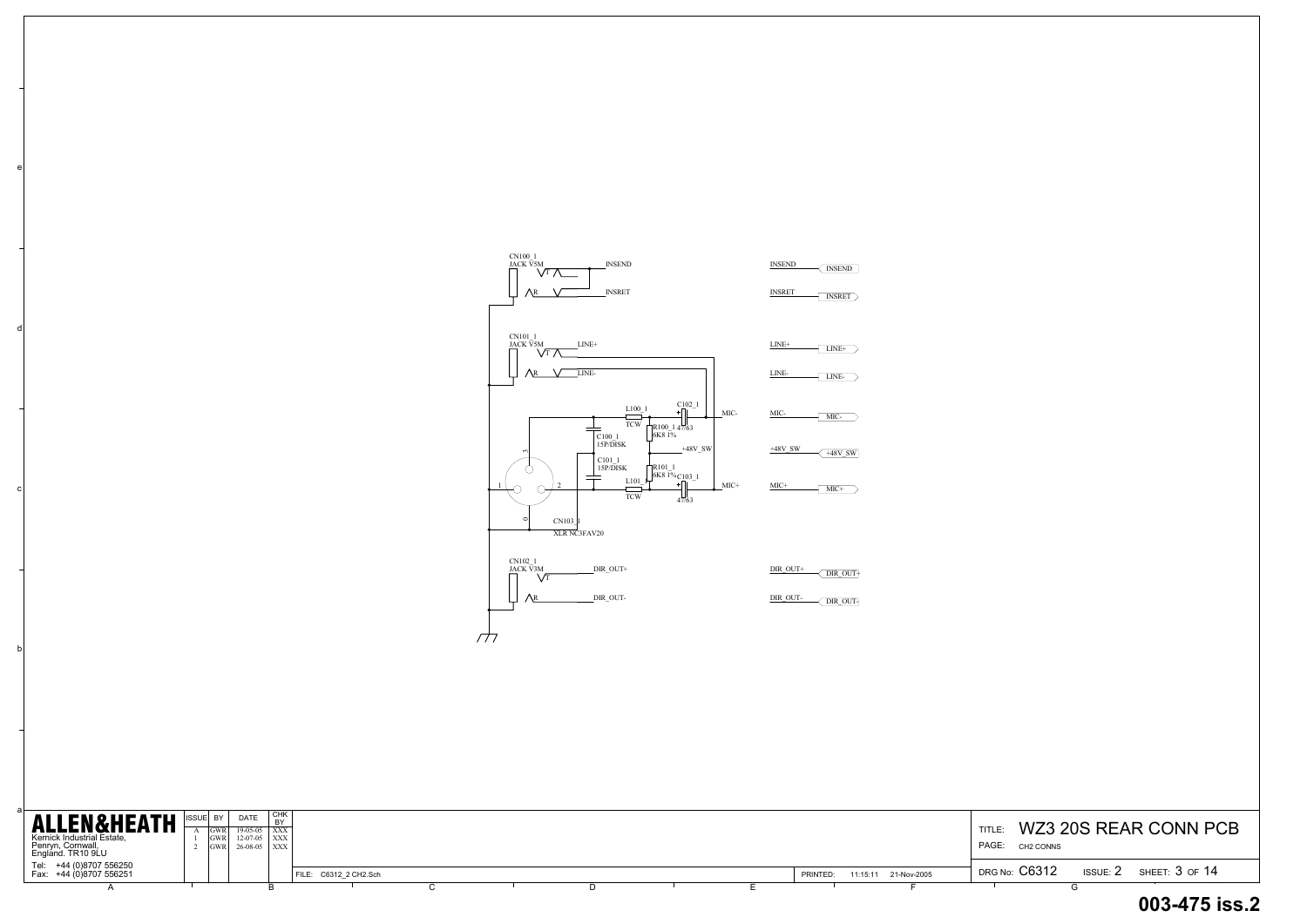b

c

d

e

TITLE: WZ3 20S REAR CONN PCB PAGE: CH3 CONNS

| <b>ALLEN&amp;HEATH</b><br>Kernick Industrial Estate,<br>Penryn, Cornwall,<br>England. TR10 9LU | <b>ISSUE</b> | IGWR I<br><b>IGWR</b> | DATE<br>$19-05-05$   XXX<br>$12-07-05$   XXX  <br>$26-08-05$ $\vert$ XXX | СНК<br>D <sub>1</sub> |                       |  |  |          |                      | <b>TITLE</b><br>PAGE:<br>CH3 CONNS | WZ3 20S REAR CONN P           |
|------------------------------------------------------------------------------------------------|--------------|-----------------------|--------------------------------------------------------------------------|-----------------------|-----------------------|--|--|----------|----------------------|------------------------------------|-------------------------------|
| Tel: +44 (0)8707 556250<br>Fax: +44 (0)8707 556251                                             |              |                       |                                                                          |                       | FILE: C6312 2 CH3.Sch |  |  | PRINTED: | 11:15:11 21-Nov-2005 | DRG No: C6312                      | ISSUE: $2$ SHEET: $4$ OF $14$ |
|                                                                                                |              |                       |                                                                          |                       |                       |  |  |          |                      |                                    |                               |

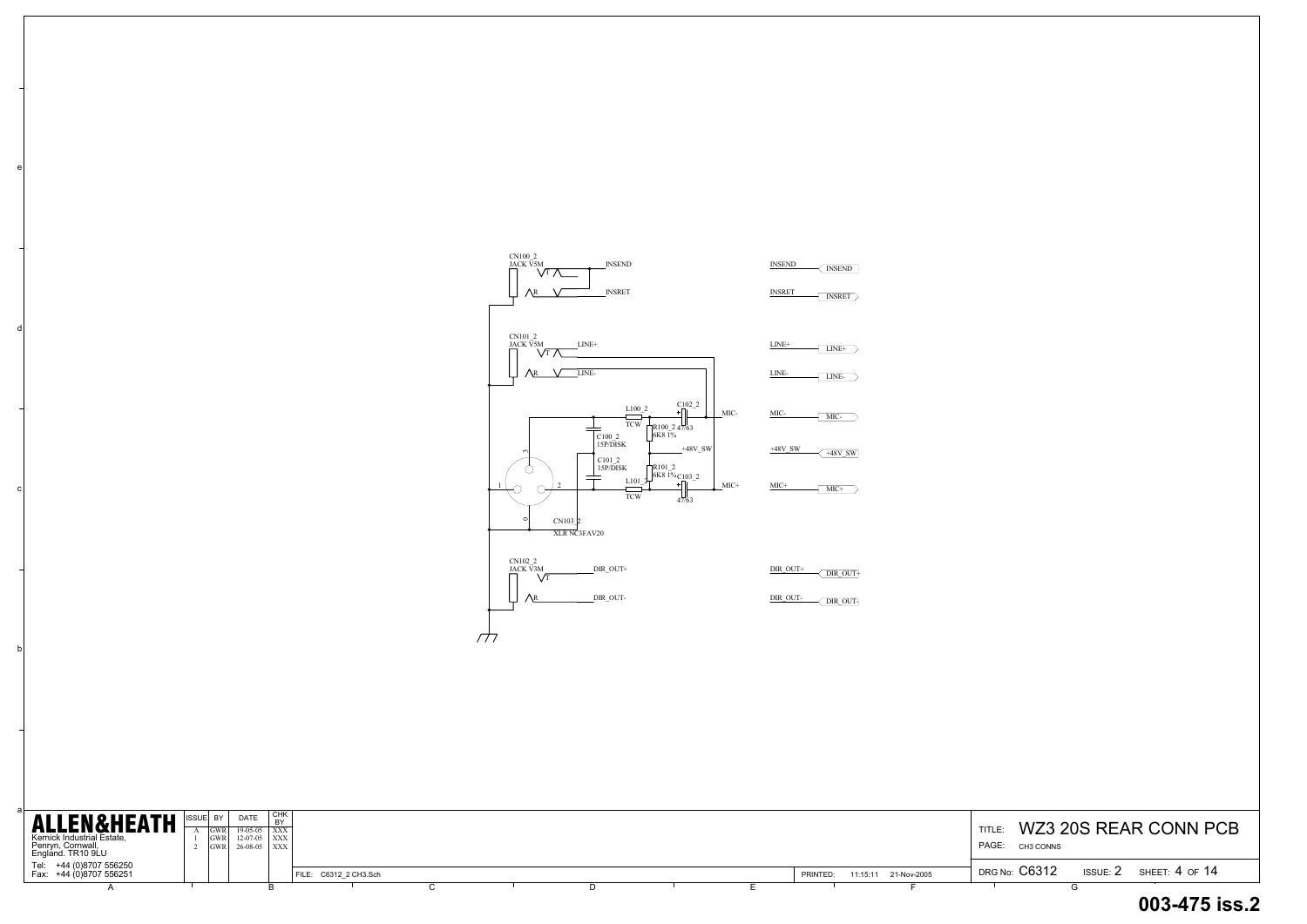b

c

d

e

## TITLE: WZ3 20S REAR CONN PCB DRG No:  $\rm C6312$  issue:  $\rm 2$  sheet:  $\rm 5$  of  $\rm 14$  **003-475 iss.2**CH4 CONNS

| <b>ALLEN&amp;HEATH</b><br>Kernick Industrial Estate,<br>Penryn, Cornwall,<br>England. TR10 9LU | <b>ISSUE</b> | -IGWF<br>IGWR I<br><b>IGWRI</b> | DATE<br>$19-05-05$   XXX<br>$12-07-05$ $\overline{\text{XXX}}$<br>$26-08-05$   XXX | СНК<br>$\mathbf{D}$ |                       |  |  |  |          |                      | TITLE.<br>PAGE:<br>CH4 CONNS |                 | WZ3 20S REAR CONN P |
|------------------------------------------------------------------------------------------------|--------------|---------------------------------|------------------------------------------------------------------------------------|---------------------|-----------------------|--|--|--|----------|----------------------|------------------------------|-----------------|---------------------|
| Tel: +44 (0)8707 556250<br>Fax: +44 (0)8707 556251                                             |              |                                 |                                                                                    |                     | FILE: C6312 2 CH4.Sch |  |  |  | PRINTED: | 11:15:11 21-Nov-2005 | DRG No: C6312                | <b>ISSUE: 2</b> | SHEET: 5 OF 14      |
|                                                                                                |              |                                 |                                                                                    |                     |                       |  |  |  |          |                      |                              |                 |                     |

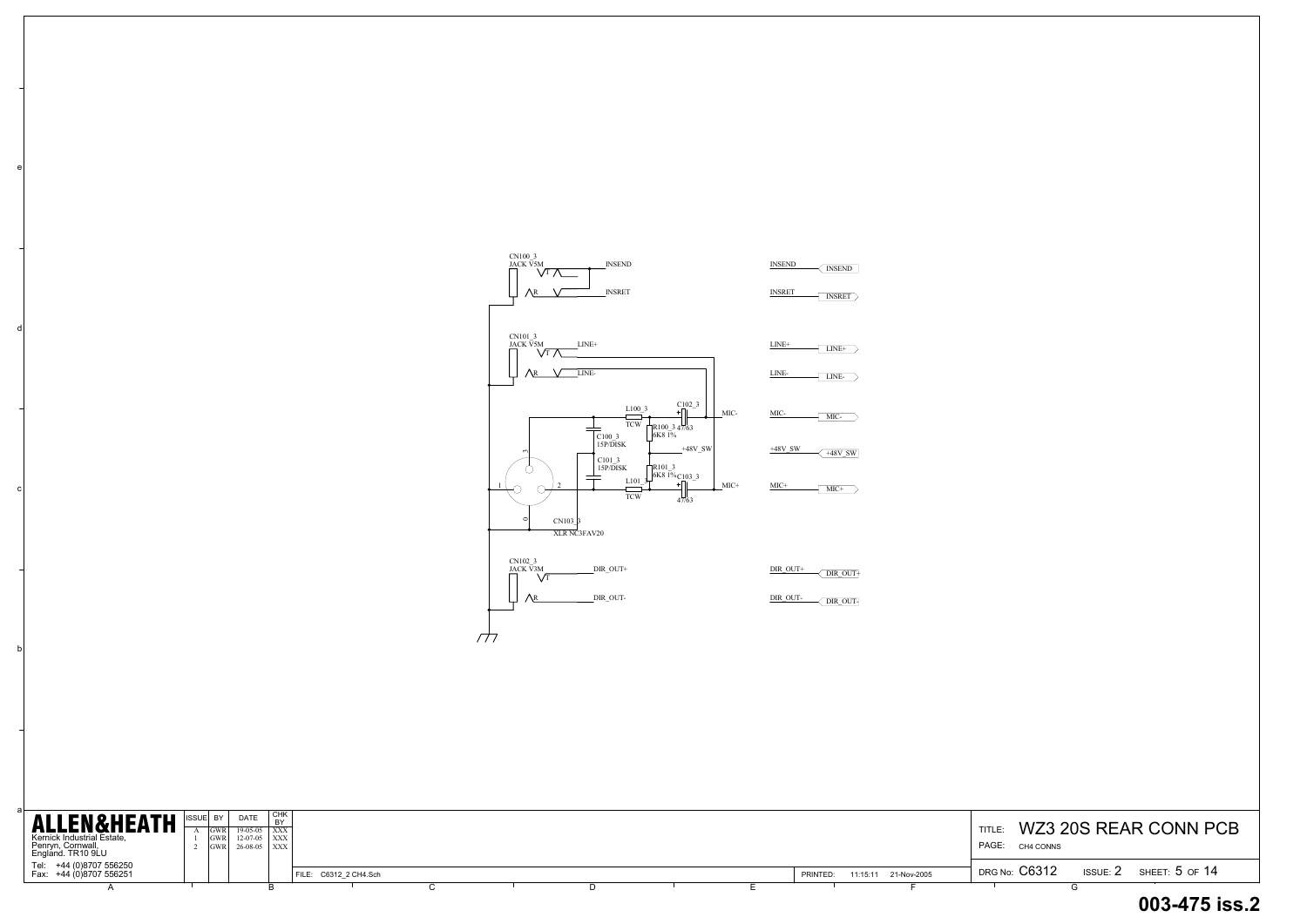b

c

d

e

#### TITLE: WZ3 20S REAR CONN PCB DRG No: C6312 DRG No:  $C6312$  issue:  $2$  sheet:  $6$  of  $14$ PAGE: STEREO CONNS

| <b>ALLEN&amp;HEATH</b><br>Kernick Industrial Estate,<br>Penryn, Cornwall,<br>England. TR10 9LU | IGWR<br><b>GWR</b><br>IGWR I | <b>DATE</b><br>$19-05-05$   XXX<br>$12-07-05$ $\overline{\text{XXX}}$<br>$26-08-05$ $\vert$ XXX | CHK<br><b>DV</b> |                            |  |  |  |          |                      | <b>TITLE</b><br>PAGE: | <b>STEREO CONNS</b>  |            | WZ3 20S REAR CONN P |
|------------------------------------------------------------------------------------------------|------------------------------|-------------------------------------------------------------------------------------------------|------------------|----------------------------|--|--|--|----------|----------------------|-----------------------|----------------------|------------|---------------------|
| Tel: +44 (0)1326 372070<br>Fax: +44 (0)1326 370153                                             |                              |                                                                                                 |                  | FILE: C6312 2 STEREO 1.Sch |  |  |  | PRINTED: | 11:15:11 21-Nov-2005 |                       | <b>DRG No: C6312</b> | ISSUE: $2$ | SHEET: 6 OF 14      |
|                                                                                                |                              |                                                                                                 |                  |                            |  |  |  |          |                      |                       |                      |            |                     |

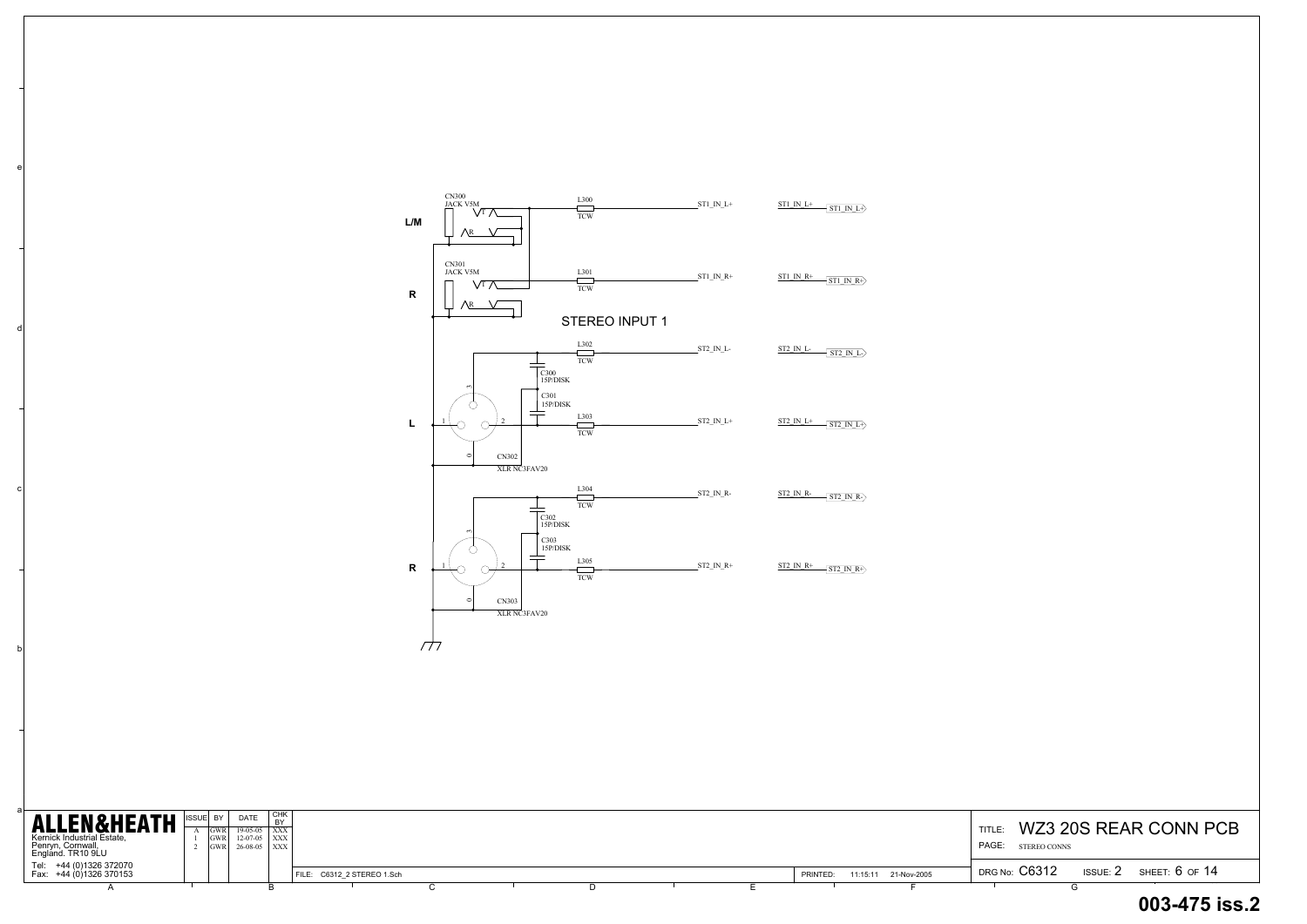b

c

d

e

## TITLE: WZ3 20S REAR CONN PCB DRG No:  $\rm C6312$  issue: 2 sheet: 7 of 14 **003-475 iss.2**STEREO CONNS

| <b>ALLEN&amp;HEATH</b><br>Kernick Industrial Estate,<br>Penryn, Cornwall,<br>England. TR10 9LU | BY,<br>IGWR <sub>1</sub> | <b>DATE</b><br>$19-05-05$   XXX<br>$12-07-05$   XXX  <br>$26-08-05$ $\overline{)$ XXX | ∣ снк |                            |  |  |  |          |                      | <b>TITLE</b><br>PAGE: | STEREO CONNS         |                 | WZ3 20S REAR CONN P |
|------------------------------------------------------------------------------------------------|--------------------------|---------------------------------------------------------------------------------------|-------|----------------------------|--|--|--|----------|----------------------|-----------------------|----------------------|-----------------|---------------------|
| Tel: +44 (0)1326 372070<br>Fax: +44 (0)1326 370153                                             |                          |                                                                                       |       | FILE: C6312 2 STEREO 2.Sch |  |  |  | PRINTED: | 11:15:12 21-Nov-2005 |                       | <b>DRG No: C6312</b> | <b>ISSUE: 2</b> | SHEET: 7 OF 14      |
|                                                                                                |                          |                                                                                       |       |                            |  |  |  |          |                      |                       |                      |                 |                     |

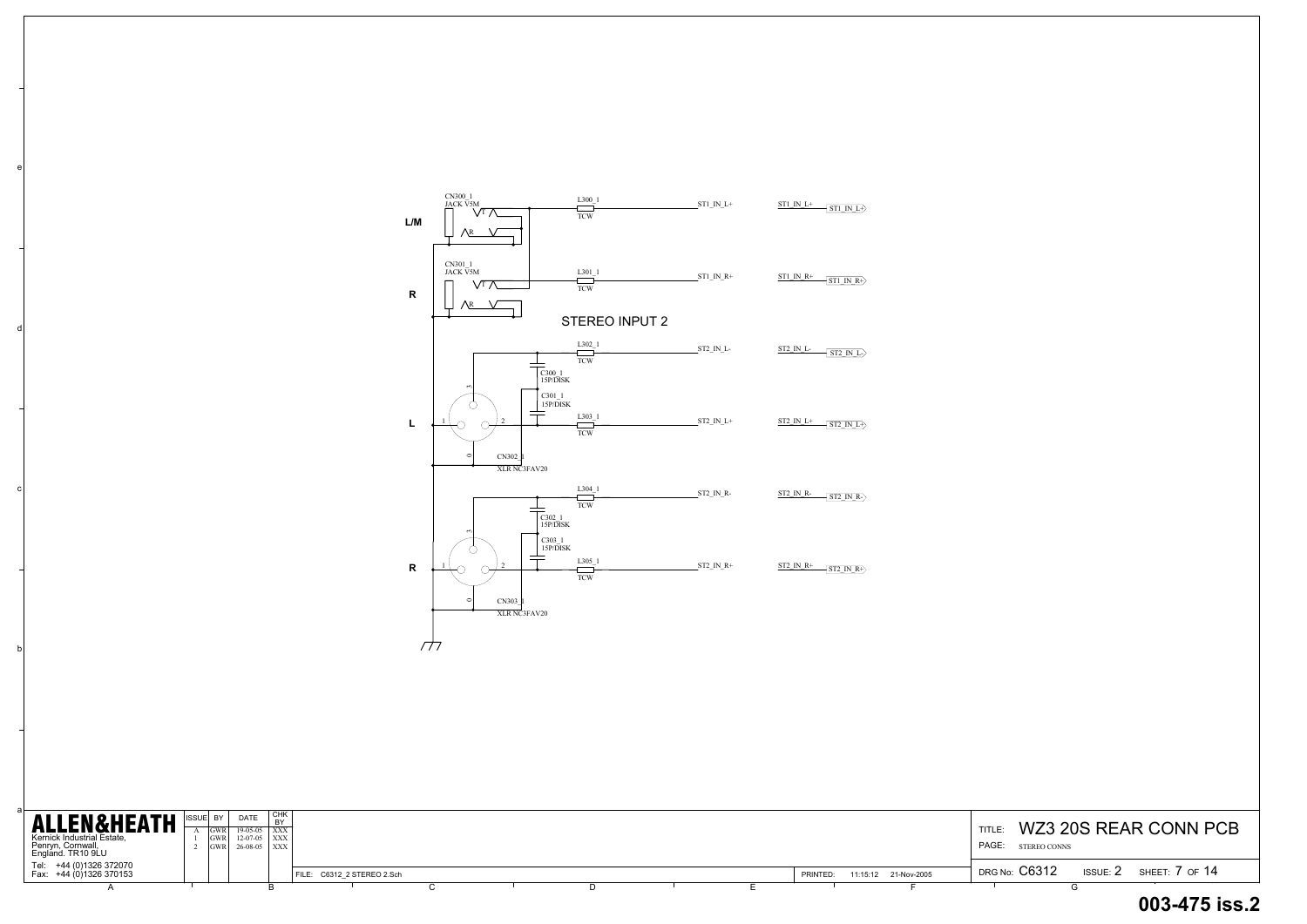b

c

d

e

| <b>ALLEN&amp;HEATH</b><br>Kernick Industrial Estate,<br>Penryn, Cornwall,<br>England. TR10 9LU | :  BY<br>IGWR I<br><b>IGWR</b><br>IGWR I | <b>DATE</b><br>19-05-05 XXX<br>$12-07-05$ $\overline{\phantom{1}}$ XXX<br>$26-08-05$ $\overline{)$ XXX | I снк |                            |  |  |  |  |          |                      | TITLE.<br>PAGE: | STEREO CONNS  |                 | WZ3 20S REAR CONN P |
|------------------------------------------------------------------------------------------------|------------------------------------------|--------------------------------------------------------------------------------------------------------|-------|----------------------------|--|--|--|--|----------|----------------------|-----------------|---------------|-----------------|---------------------|
| Tel: +44 (0)1326 372070<br>Fax: +44 (0)1326 370153                                             |                                          |                                                                                                        |       | FILE: C6312 2 STEREO 3.Sch |  |  |  |  | PRINTED: | 11:15:12 21-Nov-2005 |                 | DRG No: C6312 | <b>ISSUE: 2</b> | SHEET: 8 OF 14      |
|                                                                                                |                                          |                                                                                                        |       |                            |  |  |  |  |          |                      |                 |               |                 |                     |

# TITLE: WZ3 20S REAR CONN PCB PAGE: STEREO CONNS **003-475 iss.2**

| L/M          | CN300 <sub>_2</sub><br>JACK V5M<br>Vt 7<br>Λr                                                  | L300 2<br><b>TCW</b>           | $ST1$ <sub>_IN_L+</sub> | ST1 IN L+<br>$\sqrt{\text{ST1 IN L}}$                   |
|--------------|------------------------------------------------------------------------------------------------|--------------------------------|-------------------------|---------------------------------------------------------|
| $\mathsf{R}$ | CN301 2<br>JACK V5M<br>$\sqrt{T}$<br>∧r                                                        | $L301_2$<br><b>TCW</b>         | $ST1$ <sub>_IN_R+</sub> | ST1 IN R+<br>$\overline{\text{ST1\_IN\_R+}}$            |
|              |                                                                                                | STEREO INPUT 3                 |                         |                                                         |
|              | $\begin{array}{c} \text{C300\_2}\\ \text{15P/DISK} \end{array}$                                | L302 2<br><b>TCW</b>           | $\rm ST2\;$ IN $\;$ L-  | ST2 IN L-<br>$\overline{\text{ST2 IN L}}$               |
| L            | $\sim$<br>$\frac{\rm C301\_2}{\rm 15P/\bar{D}\rm ISK}$<br>$\overline{c}$<br>$\circ$<br>CN302 2 | L303 2<br><b>TCW</b>           | $ST2$ $IN_L+$           | $ST2 IN L+$<br>$\left\langle$ ST2 IN L+ $\right\rangle$ |
|              | XLR NC3FAV20<br>$C302_2$<br>15P/DISK                                                           | $L304_2$<br><b>TCW</b>         | $ST2$ <sub>_IN_R-</sub> | ST2 IN R-<br>$\sqrt{\text{ST2 IN R}}$                   |
| ${\sf R}$    | $\mathbf{c}$<br>$C303_2$<br>15P/DISK<br>$\overline{2}$<br>$\circ$<br>CN303_2<br>XLR NC3FAV20   | L305 2<br>$\operatorname{TCW}$ | $ST2$ $IN_R+$           | $ST2 IN R+$<br>$\overline{\text{ST2\_IN\_R+}}$          |
| 777          |                                                                                                |                                |                         |                                                         |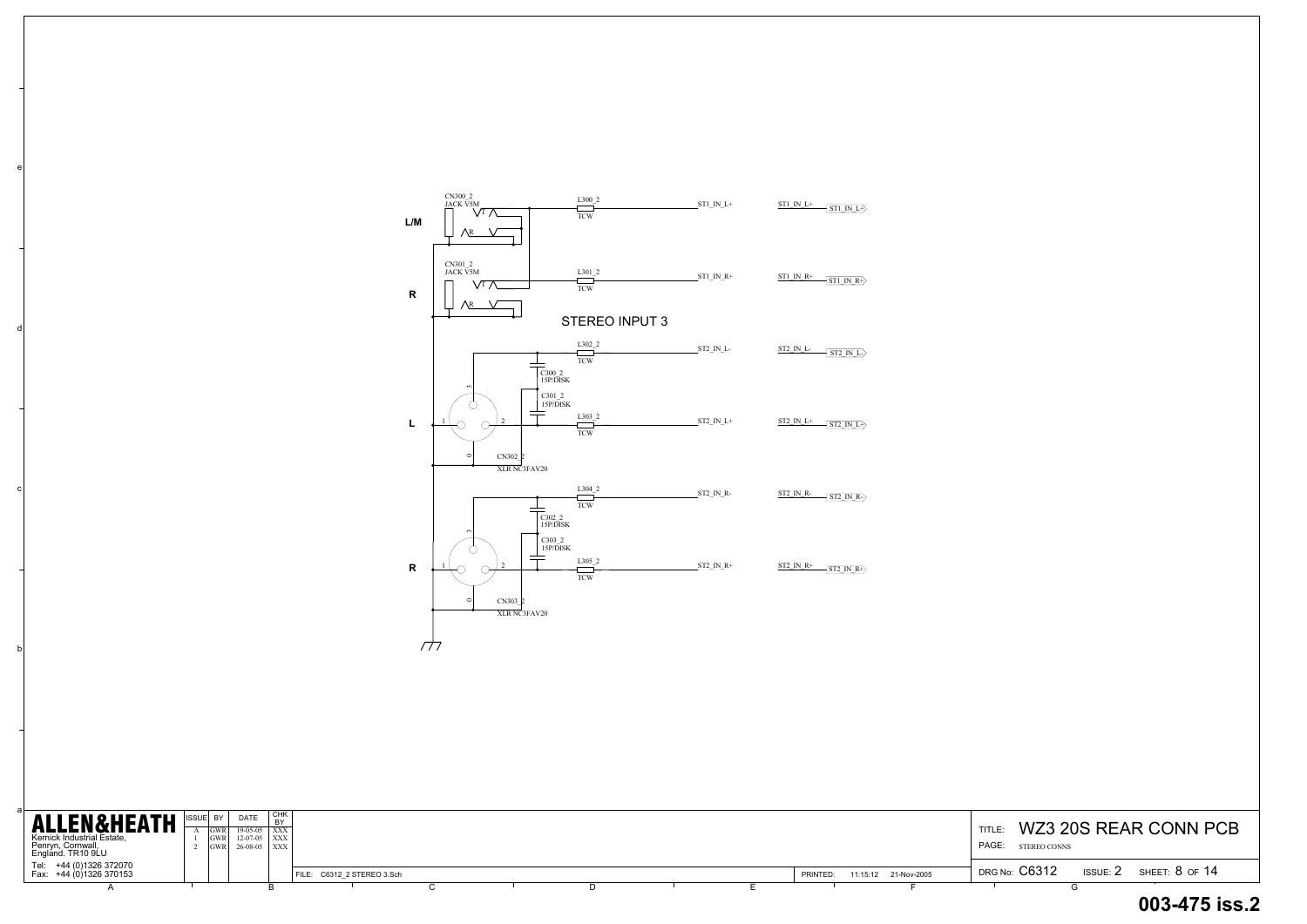c

d

e

| <b>ALLEN&amp;HEATH</b><br>Kernick Industrial Estate,<br>Penryn, Cornwall,<br>England. TR10 9LU | SUEL BY I<br><b>GWR</b> | <b>DATE</b><br>$19-05-05$ XXX<br>$GWR$ 12-07-05 $\vert$ XXX<br>$GWR$ 26-08-05 $XXX$ | CHK<br><b>BY</b> |                            |  |  |  |          |                      | TITLE:<br><b>PAGE:</b> STEREO CONNS | WZ3 20S REAR CONN P |                |
|------------------------------------------------------------------------------------------------|-------------------------|-------------------------------------------------------------------------------------|------------------|----------------------------|--|--|--|----------|----------------------|-------------------------------------|---------------------|----------------|
| Tel: +44 (0)1326 372070<br>Fax: +44 (0)1326 370153                                             |                         |                                                                                     |                  | FILE: C6312 2 STEREO 4.Sch |  |  |  | PRINTED: | 11:15:12 21-Nov-2005 | DRG No: C6312                       | <b>ISSUE: 2</b>     | SHEET: 9 OF 14 |
|                                                                                                |                         |                                                                                     |                  |                            |  |  |  |          |                      |                                     |                     |                |

# TITLE: WZ3 20S REAR CONN PCB PAGE: STEREO CONNS **003-475 iss.2**

| ${\sf L/M}$ | CN300 3<br>JACK V5M<br>Vī<br>$\sqrt{R}$                                                    | $L300_3$<br><b>TCW</b> | $ST1$ <sup>IN</sup> <sup>L+</sup>     | $ST1$ IN $L+$<br>$-$ ST1 IN L+ $>$                                  |
|-------------|--------------------------------------------------------------------------------------------|------------------------|---------------------------------------|---------------------------------------------------------------------|
| ${\sf R}$   | CN301_3<br>JACK V <sub>5M</sub><br>$\sqrt{\scriptscriptstyle\text{T}}$ $7$<br>$\sqrt{R}$   | $L301_3$<br><b>TCW</b> | $ST1$ $IN$ <sub><math>R+</math></sub> | $ST1$ IN $R+$<br>$\overline{\text{ST1\_IN\_R+}}$                    |
|             |                                                                                            | <b>STEREO INPUT 4</b>  |                                       |                                                                     |
|             | C300_3<br>15P/DISK                                                                         | L302 3<br><b>TCW</b>   | ST2_IN_L-                             | <b>ST2_IN_L-</b><br>$\sqrt{\text{ST2} \text{IN} \text{L}}$          |
| L           | $\mathbf{f}$<br>C301_3<br>15P/DISK<br>$\overline{2}$<br>$\circ$<br>CN302_3                 | L303 3<br><b>TCW</b>   | $ST2$ $IN_L+$                         | $\rm ST2\;$ IN $\rm L+$<br>$\left\langle$ ST2 IN L+ $\right\rangle$ |
|             | XLR NC3FAV20<br>$C302_3$<br>15P/DISK                                                       | L304 3<br><b>TCW</b>   | $ST2$ <sub>IN</sub> $R$ -             | ST2 IN R-<br>$ST2$ IN R- $>$                                        |
| ${\sf R}$   | $\sim$<br>C303_3<br>15P/DISK<br>$\overline{2}$<br>$\circ$<br>$CN303 \beta$<br>XLR NC3FAV20 | L305 3<br><b>TCW</b>   | $ST2$ <sub>_IN_R+</sub>               | $ST2 IN R+$<br>$\overline{\text{ST2\_IN\_R+}}$                      |
| Т П         |                                                                                            |                        |                                       |                                                                     |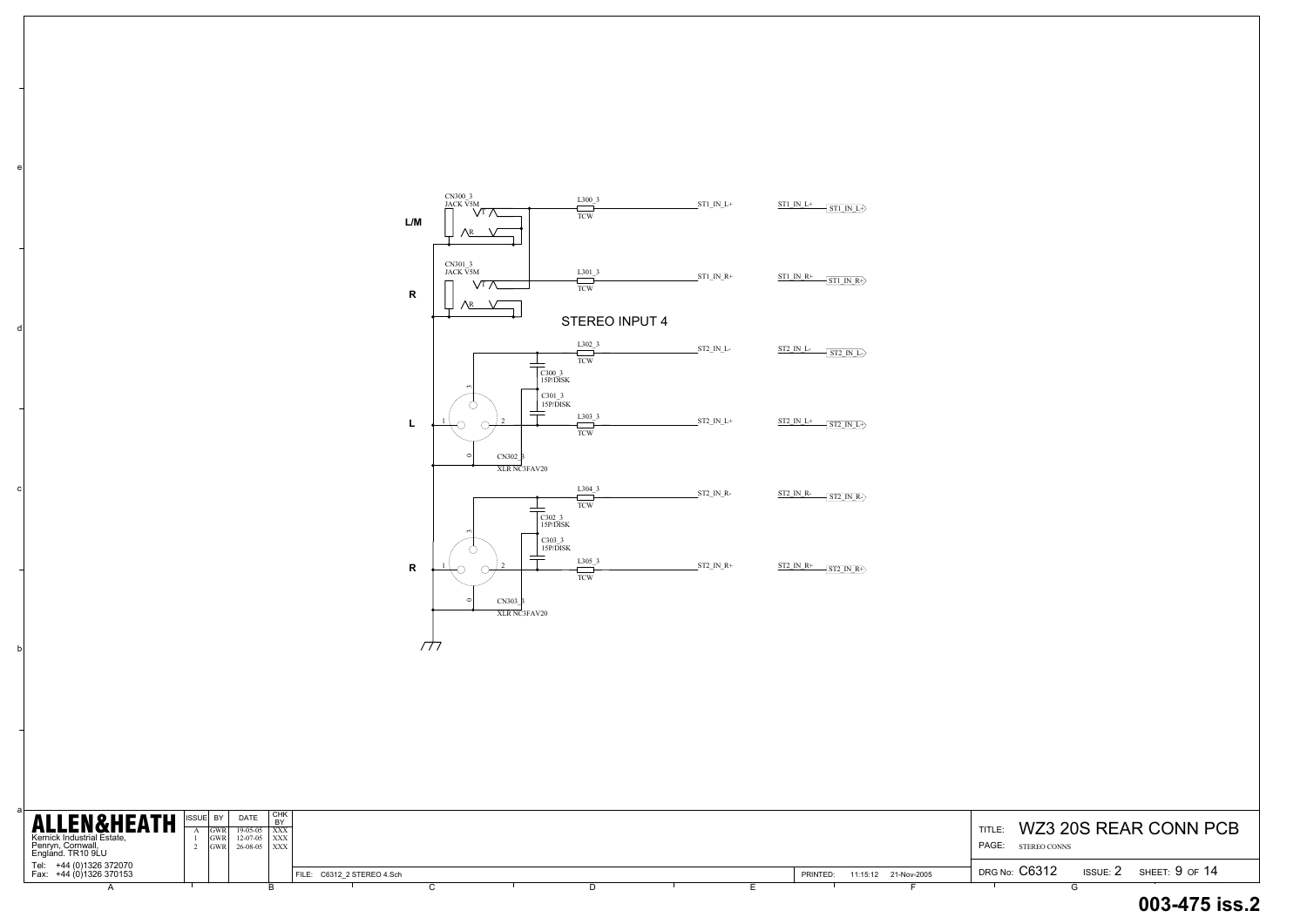c

d

e

| <b>ALLEN&amp;HEATH</b><br>Kernick Industrial Estate,                                         | RY I<br><b>IGWR</b><br><b>IGWR</b><br><b>IGWR</b> | <b>DATE</b><br>$19-05-05$ $\overline{)$ XXX<br>$12-07-05$ $\overline{\phantom{1}}$ XXX<br>$26-08-05$ $\overline{\text{XXX}}$ | I CHK |                            |  |  |  |          |                      | TITLE:<br><b>PAGE:</b> STEREO CONNS | WZ3 20S REAR CONN PCB          |
|----------------------------------------------------------------------------------------------|---------------------------------------------------|------------------------------------------------------------------------------------------------------------------------------|-------|----------------------------|--|--|--|----------|----------------------|-------------------------------------|--------------------------------|
| Penryn, Cornwall,<br>England. TR10 9LU<br>Tel: +44 (0)1326 372070<br>Fax: +44 (0)1326 370153 |                                                   |                                                                                                                              |       | FILE: C6312 2 STEREO 5.Sch |  |  |  | PRINTED: | 11:15:13 21-Nov-2005 | <b>DRG No: C6312</b>                | ISSUE: $2$ SHEET: $10$ OF $14$ |

| L/M         | CN300_4<br>JACK V5M<br>\/T<br>∧R                                    | L300 4<br><b>TCW</b>             | $ST1$ <sup>IN</sup> <sup>L+</sup> | ST1 IN L+<br>$\overline{\text{ST1 IN L}}$               |
|-------------|---------------------------------------------------------------------|----------------------------------|-----------------------------------|---------------------------------------------------------|
| $\mathbf R$ | CN301 4<br>JACK V5M<br>$\sqrt{t}$<br>$\bigwedge R$                  | $L301_4$<br><b>TCW</b>           | $ST1$ $IN_R+$                     | $ST1$ IN R+<br>$\overline{\text{ST1\_IN\_R+}}$          |
|             |                                                                     | STEREO INPUT 5                   |                                   |                                                         |
|             | C300 4<br>15P/DISK                                                  | $L302_4$<br><b>TCW</b>           | ST2_IN_L-                         | <b>ST2 IN L-</b><br>$\sqrt{\text{ST2 IN L}}$            |
| L           | 3<br>$C301_4$<br>15P/DISK<br>$\overline{2}$<br>$\circ$              | L303 4<br><b>TCW</b>             | $ST2$ <sub>_IN_L+</sub>           | $\rm ST2\;$ IN $\rm L+$<br>$\overline{\text{ST2 IN L}}$ |
|             | CN302 4<br>XLR NC3FAV20<br>$\frac{\text{C302}}{\text{15P/DISK}}$    | L304 4<br><b>TCW</b>             | ST2_IN_R-                         | ST2 IN R-<br>$\overline{\text{ST2 IN R-}}$              |
| $\mathbf R$ | 3<br>$C303_4$<br>$15P/\overline{DISK}$<br>$\mathfrak{D}$<br>$\circ$ | $L305_4$<br>$\operatorname{TCW}$ | $ST2$ $IN_R+$                     | $ST2 IN R+$<br>$\sqrt{\text{ST2\_IN\_R+}}$              |
|             | CN303 4<br>XLR NC3FAV20                                             |                                  |                                   |                                                         |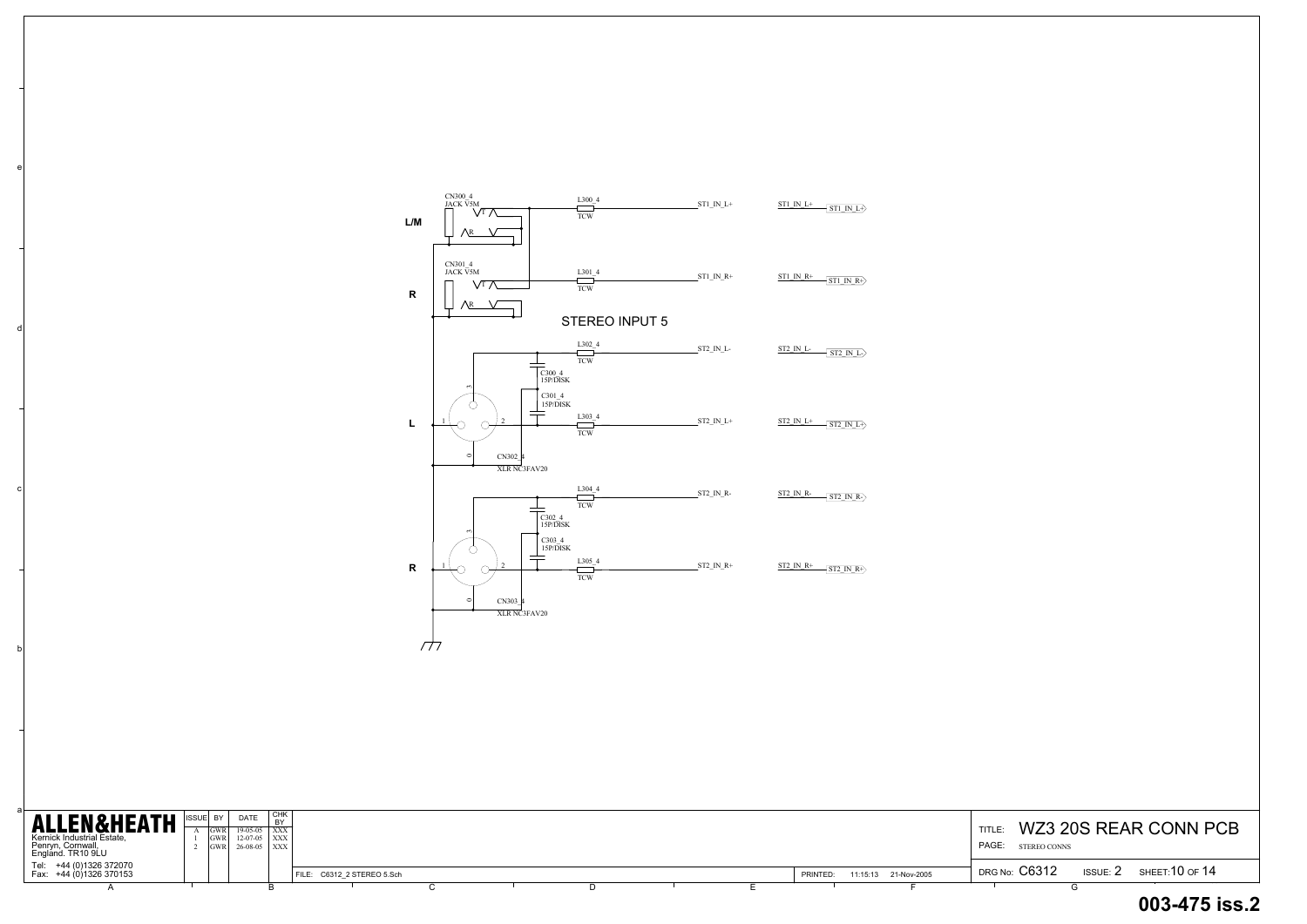b

c

d

e

| <b>ALLEN&amp;HEATH</b><br>Kernick Industrial Estate,<br>Penryn, Cornwall,<br>England. TR10 9LU | IISSUEI BY | <b>DATE</b><br>GWR 26-08-05 XXX | I CHK<br>$19-05-05$ $\overline{)$ XXX<br>$12-07-05$ $\overline{)$ XXX |                            |  |  |          |                      | <b>TITLE</b><br>PAGE:<br>STEREO CONNS |                 | WZ3 20S REAR CONN P |
|------------------------------------------------------------------------------------------------|------------|---------------------------------|-----------------------------------------------------------------------|----------------------------|--|--|----------|----------------------|---------------------------------------|-----------------|---------------------|
| Tel: +44 (0)1326 372070<br>Fax: +44 (0)1326 370153                                             |            |                                 |                                                                       | FILE: C6312 2 STEREO 6.Sch |  |  | PRINTED: | 11:15:13 21-Nov-2005 | DRG No: C6312                         | <b>ISSUE: 2</b> | SHEET:11 OF 14      |
|                                                                                                |            |                                 |                                                                       |                            |  |  |          |                      |                                       |                 |                     |

# TITLE: WZ3 20S REAR CONN PCB PAGE: STEREO CONNS **003-475 iss.2**

| ${\sf L/M}$ | CN300_5<br>JACK V5M<br>./T<br>∧r                                  | L300 5<br><b>TCW</b>    | $ST1$ <sub>_IN_L+</sub>  | ST1 IN L+<br>$\left\langle \frac{\text{ST1 IN L}}{}$                          |
|-------------|-------------------------------------------------------------------|-------------------------|--------------------------|-------------------------------------------------------------------------------|
| ${\sf R}$   | CN301_5<br>JACK V5M<br>$\sqrt{T}$<br>$\sqrt{R}$                   | L301 5<br><b>TCW</b>    | $ST1$ $IN_R+$            | $ST1$ IN $R+$<br>$\overline{\text{ST1\_IN\_R+}}$                              |
|             |                                                                   | <b>STEREO INPUT 6</b>   |                          |                                                                               |
|             | $C300 - 5$<br>15P/DISK                                            | $L302\_5$<br><b>TCW</b> | $ST2$ <sub>_IN_L</sub> _ | $ST2$ IN L-<br>$\sqrt{\text{ST2} \text{IN} L}$                                |
| L           | 3<br>$C301\_5$<br>15P/DISK<br>2<br>$\circ$                        | L303 5<br><b>TCW</b>    | $ST2$ <sub>_IN_L+</sub>  | $\rm ST2\;$ IN $\rm L+$<br>$\overline{\text{ST2}}$ IN L+ $\overline{\text{}}$ |
|             | CN302_5<br>XLR NC3FAV20<br>$C302 - 5$<br>15P/DISK                 | L304 5<br><b>TCW</b>    | ST2_IN_R-                | ST2 IN R-<br>$\sqrt{\text{ST2 IN R}}$                                         |
| ${\sf R}$   | 3<br>$C303_5$<br>15P/DISK<br>$\overline{c}$<br>$\circ$<br>CN303 5 | L305 5<br><b>TCW</b>    | $ST2$ IN $R+$            | $ST2 IN R+$<br>$\overline{\text{ST2\_IN\_R+}}$                                |
| 77          | XLR NC3FAV20                                                      |                         |                          |                                                                               |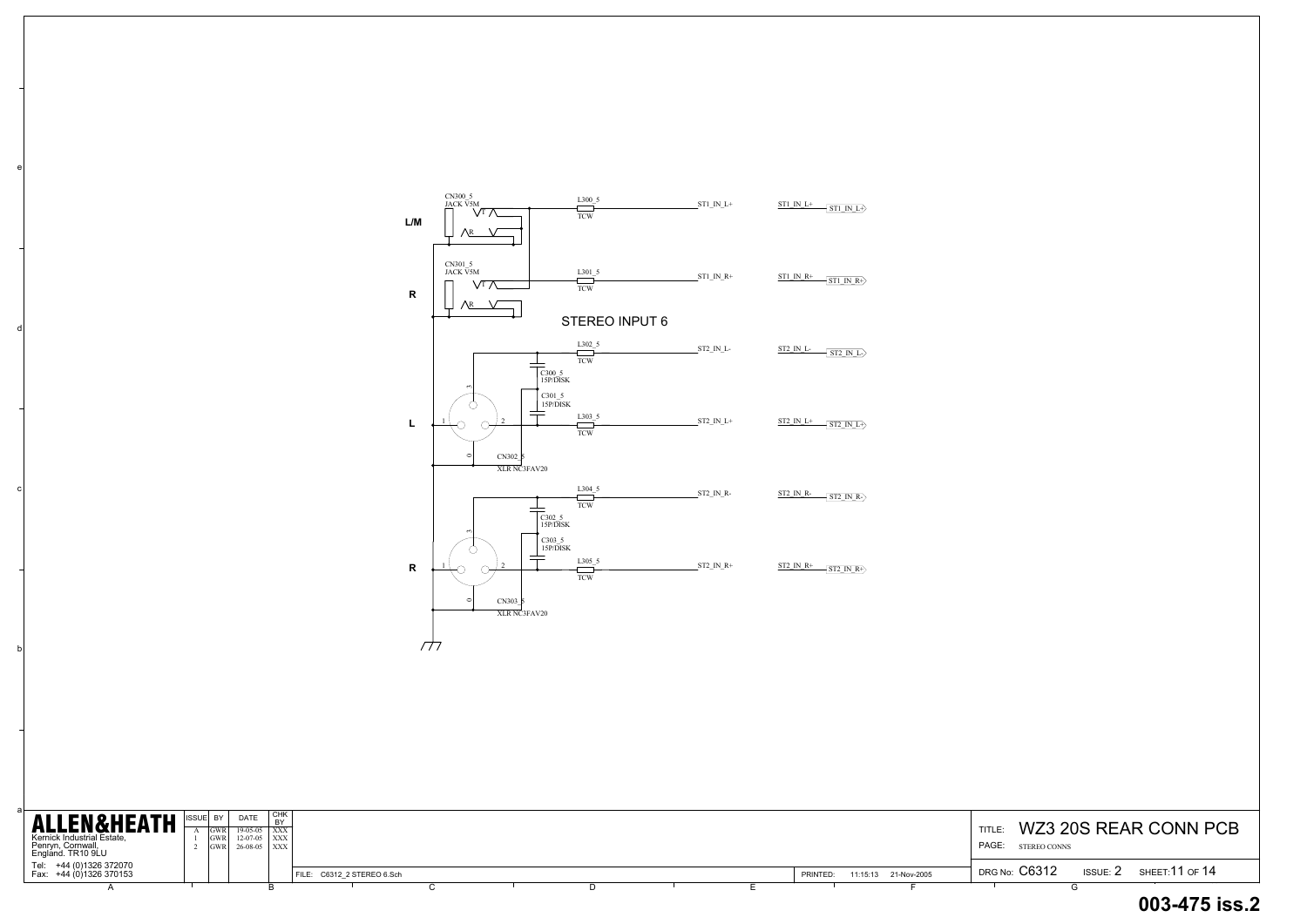b

c

d

e

#### TITLE: WZ3 20S REAR CONN PCB DRG No: C6312 DRG No:  $\rm C6312$  issue: 2 sheet:12 of 14 PAGE: **003-475 iss.2**STEREO CONNS

| <b>ALLEN&amp;HEATH</b><br>Kernick Industrial Estate,<br>Penryn, Cornwall,<br>England. TR10 9LU | <b>IISSUEL</b> | l BY<br>IGWR I<br>IGWR L | <b>DATE</b><br>$19-05-05$ $\overline{\text{XXX}}$<br>$12-07-05$ $\overline{\phantom{1}}$ XXX<br>$ GWR $ 26-08-05 $ XXX $ | CHK<br><b>BY</b> |                            |  |  |  |  |          |                      | TITLE:<br>PAGE: | STEREO CONNS  |            | WZ3 20S REAR CONN P |
|------------------------------------------------------------------------------------------------|----------------|--------------------------|--------------------------------------------------------------------------------------------------------------------------|------------------|----------------------------|--|--|--|--|----------|----------------------|-----------------|---------------|------------|---------------------|
| Tel: +44 (0)1326 372070<br>Fax: +44 (0)1326 370153                                             |                |                          |                                                                                                                          |                  | FILE: C6312 2 STEREO 7.Sch |  |  |  |  | PRINTED: | 11:15:13 21-Nov-2005 |                 | DRG No: C6312 | ISSUE: $2$ | SHEET:12 OF 14      |
|                                                                                                |                |                          |                                                                                                                          |                  |                            |  |  |  |  |          |                      |                 |               |            |                     |

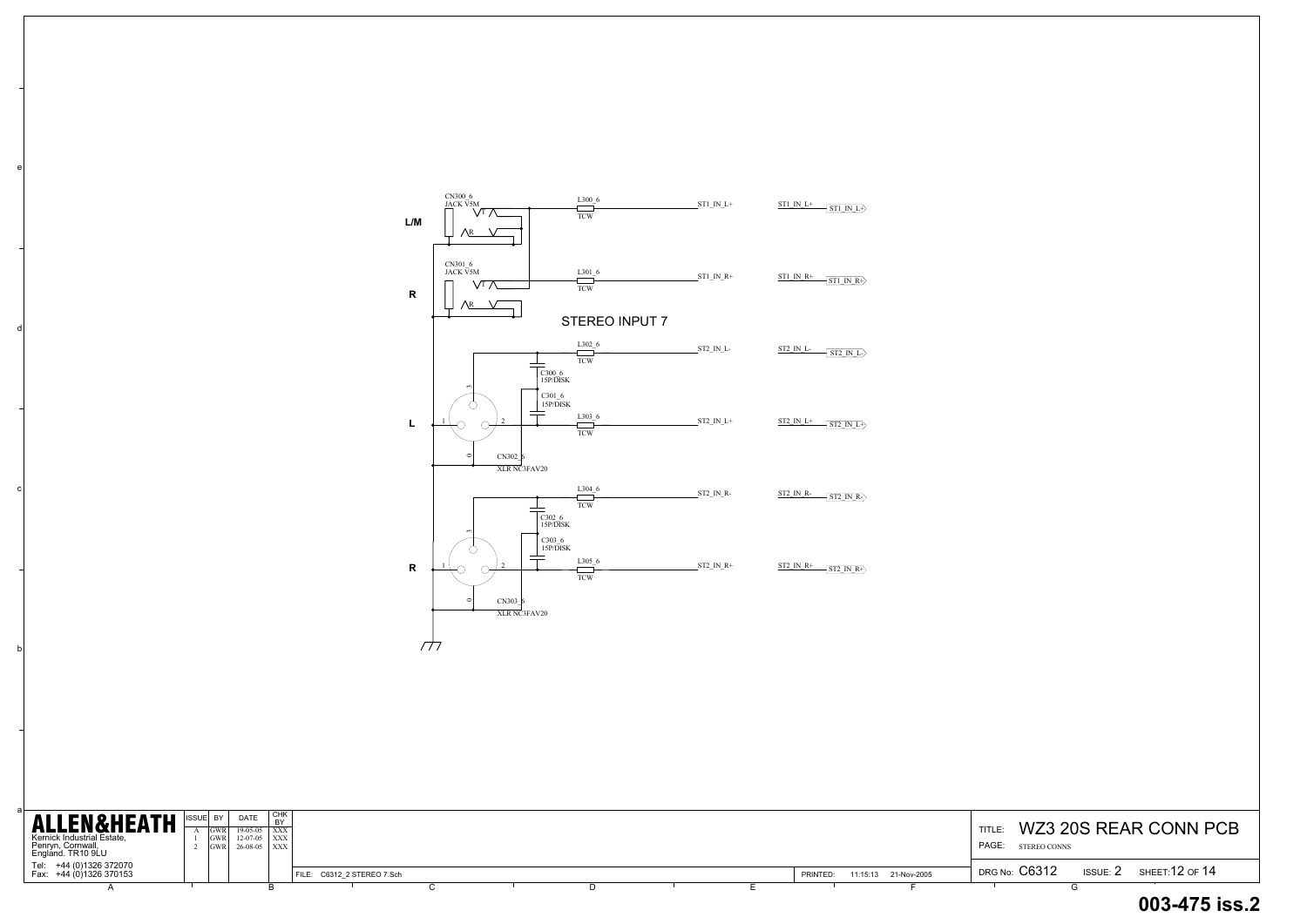c

d

e

| <b>ALLEN&amp;HEATH</b><br>Kernick Industrial Estate,<br>Penryn, Cornwall,<br>England. TR10 9LU | <b>GWR</b><br><b>IGWR</b><br>IGWR | <b>DATE</b><br>$19-05-05$ $\overline{)$ XXX<br>$12-07-05$ $\overline{\smash{\big)}\ xxx}$<br>$26-08-05$ $\overline{\text{XXX}}$ | I СНК |                            |  |  |  |          |                      | TITLE:<br><b>PAGE:</b> STEREO CONNS |            | WZ3 20S REAR CONN PCB |
|------------------------------------------------------------------------------------------------|-----------------------------------|---------------------------------------------------------------------------------------------------------------------------------|-------|----------------------------|--|--|--|----------|----------------------|-------------------------------------|------------|-----------------------|
| Tel: +44 (0)1326 372070<br>Fax: +44 (0)1326 370153                                             |                                   |                                                                                                                                 |       | FILE: C6312 2 STEREO 8.Sch |  |  |  | PRINTED: | 11:15:13 21-Nov-2005 | DRG No: C6312                       | ISSUE: $2$ | sнєєт:13 оғ 14        |
|                                                                                                |                                   |                                                                                                                                 |       |                            |  |  |  |          |                      |                                     |            |                       |

# DRG No:  $\rm C6312$  issue: 2 sheet:13 of 14 **003-475 iss.2**

| ${\sf L/M}$ | CN300_7<br>JACK V5M<br>$\sqrt{T}$<br><b>AR</b>                                                                     | L300 7<br>$\operatorname{TCW}$    | $ST1$ <sup>IN</sup> <sup>L+</sup> | $ST1$ IN $L+$<br>$\sqrt{\text{ST1 IN L}}$                           |
|-------------|--------------------------------------------------------------------------------------------------------------------|-----------------------------------|-----------------------------------|---------------------------------------------------------------------|
| $\mathbf R$ | CN301_7<br>JACK V <sub>5M</sub><br>$\sqrt{T}$<br>∧R                                                                | L301 7<br><b>TCW</b>              | $ST1$ $IN_R+$                     | $ST1$ IN R+<br>$\sqrt{ST1 \ln R}$                                   |
|             |                                                                                                                    | <b>STEREO INPUT 8</b>             |                                   |                                                                     |
|             | C300_7<br>15P/DISK                                                                                                 | $L302$ <sup>7</sup><br><b>TCW</b> | ST2_IN_L-                         | <b>ST2_IN_L-</b><br>$\sqrt{\text{ST2 IN L}}$                        |
| L           | 3<br>C301 7<br>15P/DISK<br>$\overline{c}$                                                                          | L303 7<br><b>TCW</b>              | $ST2$ <sub>_IN_L+</sub>           | $ST2$ IN $L+$<br>$\overline{\text{ST2}}$ IN L+ $\overline{\text{}}$ |
|             | $\circ$<br>CN302_7<br>XLR NC3FAV20<br>C302 7                                                                       | L304 7<br><b>TCW</b>              | ST2_IN_R-                         | $ST2$ IN R-<br>$\sqrt{\text{ST2 IN R}}$                             |
| $\mathbf R$ | 15P/DISK<br>$\overline{\phantom{a}}$<br>C303 7<br>15P/DISK<br>$\overline{2}$<br>$\circ$<br>CN303 7<br>XLR NC3FAV20 | L305 7<br><b>TCW</b>              | $ST2$ <sub>_IN_R+</sub>           | $ST2 IN R+$ $ST2 IN R+$                                             |
|             |                                                                                                                    |                                   |                                   |                                                                     |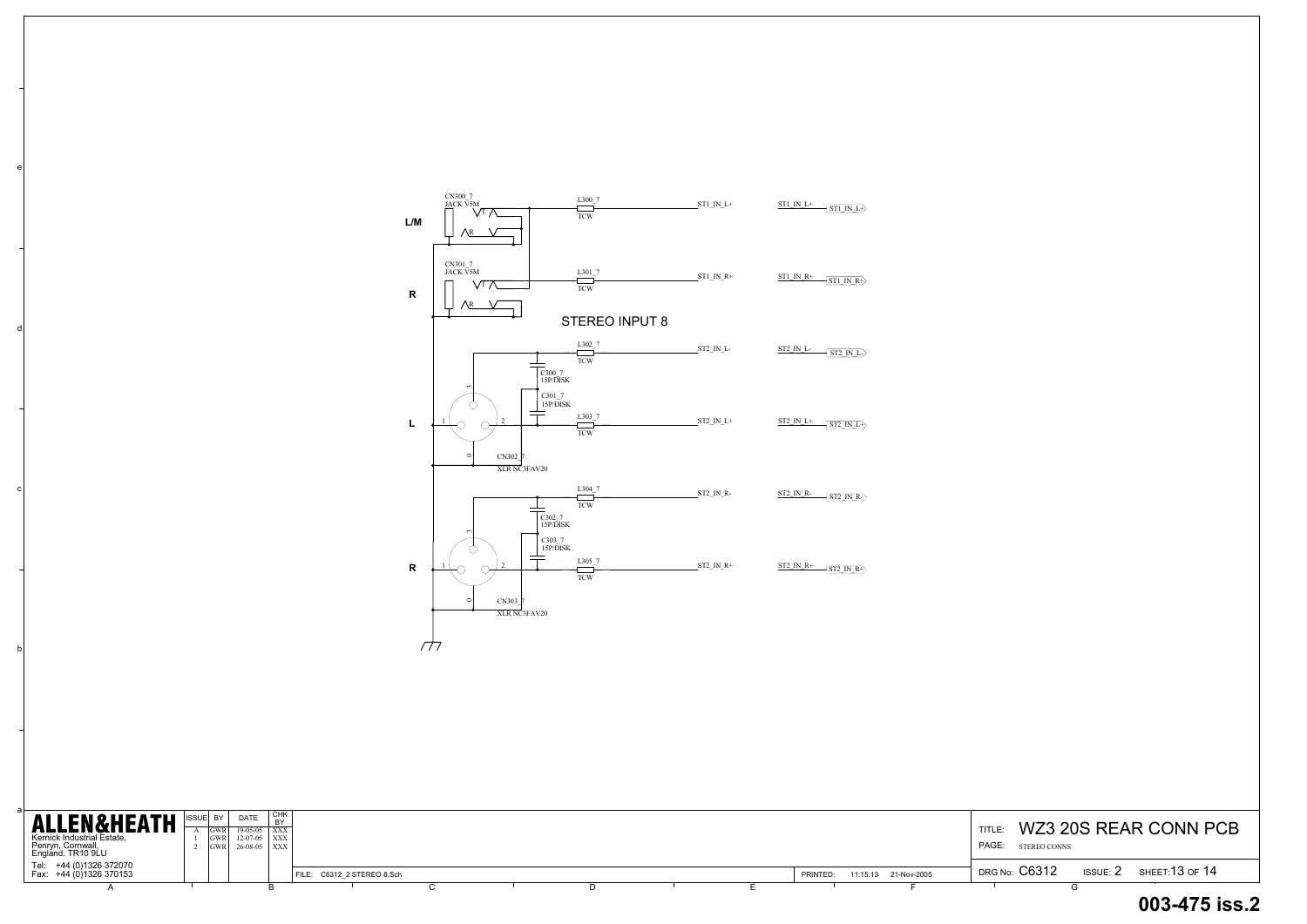+44 (0)8707 556250 +44 (0)8707 556251 <sup>2</sup> FILE: C6312\_2 MASTER.Sch 11:15:12 21-Nov-2005 PRINTED:A PRESERVE A BOOK OF LATTER PRESERVES ARE DESCRIPTION OF LATTER AND LATTER DESCRIPTION OF LATTER AND LATTER AN

Tel: Fax:



 $+10V$ 

 $\overline{\mathcal{L}}$